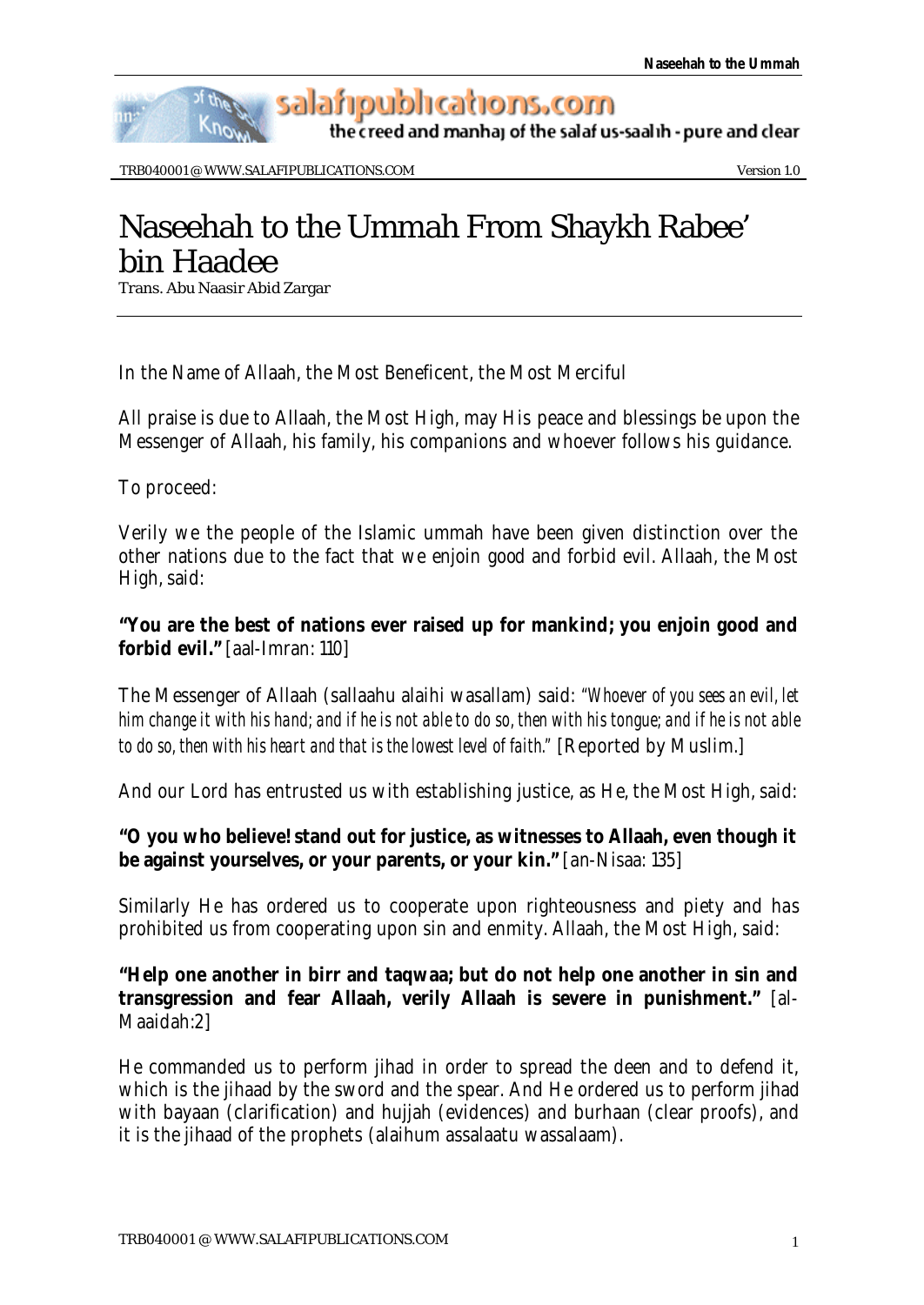And He commanded us to be truthful and to strive for it and prohibited us from falsehood and striving in it. The Prophet (sallaahu alaihi wasallam) said:*"I order you to be truthful, for verily truthfulness le ads to righteousness (al-birr) and verily righteousness leads to Paradise. And a man continues to be truthful and strives for truthfulness until he is written as a truthful person with Allaah. Beware of falsehood, for verily falsehood leads to sinning (al-fujoor) and verily sinning leads to the Fire. And a man continues to tell lies and strives upon falsehood until he is written as a lair with Allaah."* [Reported by al-Bukhaari and Muslim.]

He warned us from false conjecture, so the Messenger of Allaah (sallaahu alaihi wasallam) said: *"Beware of conjecture for it is the most false speech."*.

And He ordered us with brotherhood and to be enthusiastic about building the ties of brotherhood, he (sallaahu alaihi wasallam) said: *"The Muslim is the brother of a Muslim, he does not deceive him or forsake him. Every Muslim's honor, wealth and blood are haraam for another Muslim. Taqwa is here (while pointing towards his chest), it is sufficient evil for a Muslim to look down upon his Muslim brother."* [Reported by at-Tirmidhi who declared it hasan saheeh.]

The Messenger of Allaah (sallaahu alaihi wasallam) also said: *"Do not envy each other do not hate each other, do not oppose each other, do not enter in to a sale when someone else has entered into that sale. And be servants of Allaah, the Most High and as fellow brothers. A Muslim is the brother of a Muslim; he neither oppresses him nor forsakes him. Taqwaa is here (while he was pointing to his chest 3 times). It is sufficient evil for a Muslim to look down upon his Muslim brother. Every Muslim's blood, wealth and honor are haraam for another Muslim."* [Reported by Muslim.]

And He commanded us with sincerity. The Messenger of Allaah (sallaahu alaihi wasallam) said: *"The Religion is sincerity. We said: To whom? He said: To Allaah and His Book, and His messenger, and to the leaders of the Muslims and their common folk."* [Reported by Muslim.]

Similarly He ordered us to help the oppressed as well as the oppressor. He (sallaahu alaihi wasallam) said: *"Help your brother, the oppressor or oppressed." So a man asked: "O Messenger of Allaah, one can help him if he is oppressed but how can I help the oppressor?" He said: "Restrain or prevent him from committing oppression, for that is helping him."* [Reported by al-Bukhaari.]

And He informed us that the oppression will be darkness on the Day of Judgment. Allaah, the Most High, said:

**"Surely ! Allaah wrongs not even the weight of an atom (or a small ant), but if there is any good (done) he doubles it, and gives from Him great reward."** [an-Nisaa: 40]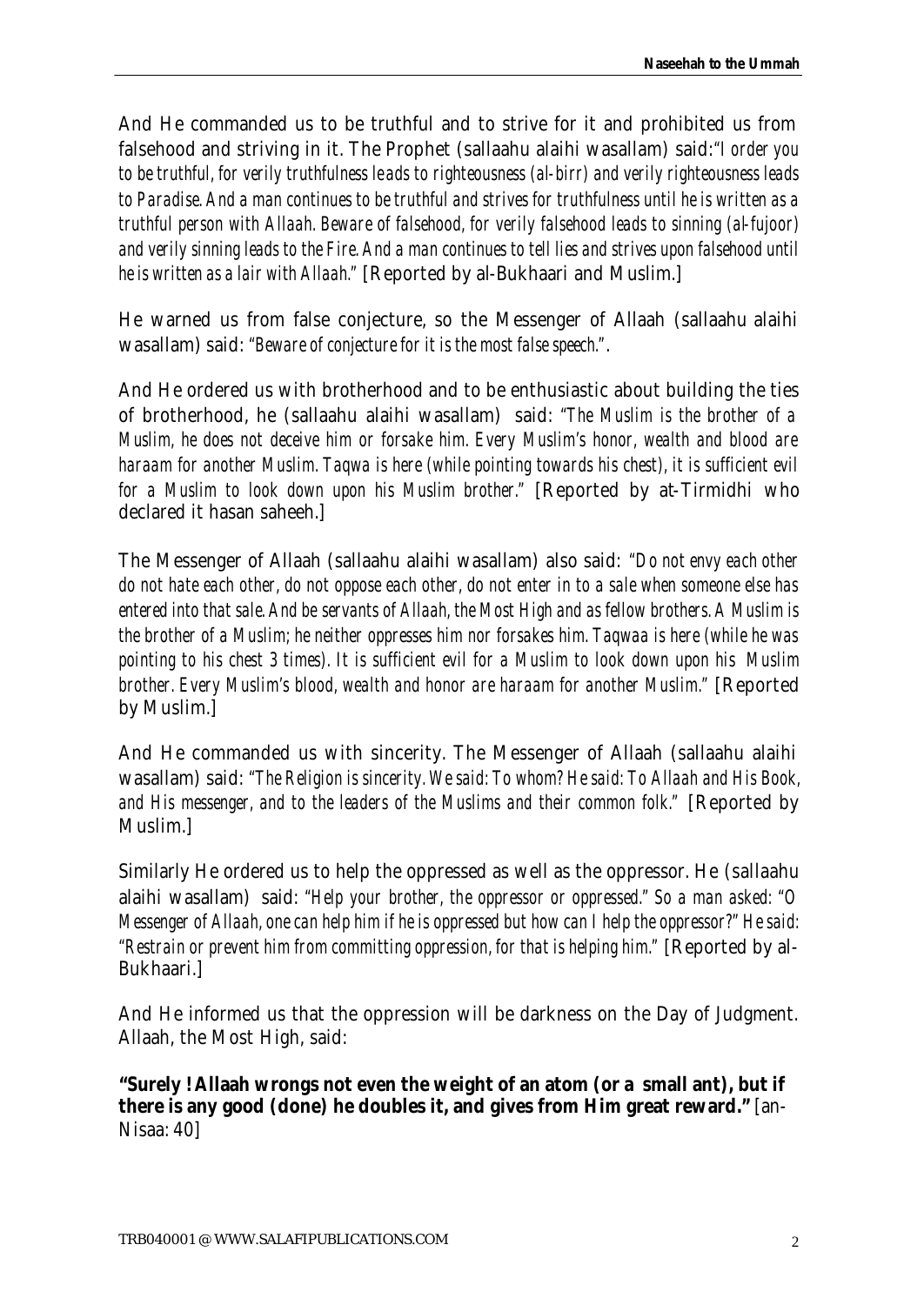The Messenger of Allaah (sallaahu alaihi wasallam) reported in a hadeeth Qudsi: *"O my slaves, I have made oppression haraam for myself and have made it haraam for you so do not commit oppression between yourselves."* 

Likewise He prohibited exaggeration in the deen. Allaah, the Most High, said:

# **"O people of the scripture! Do not exceed the limits in your religion and do not say anything about Allaah except the truth."** [an-Nisaa:171]

The Prophet (sallaahu alaihi wasallam) said: *"Beware of exaggeration for that which destroyed those who came before you was exaggeration in their deen."*, and he (sallaahu alaihi wasallam) said: *"Do not exaggerate in praising me as the Christians over praised Ibn Mariam."*

Similarly He prohibited partisanship, so the Messenger of Allaah (sallaahu alaihi wasallam) said: *"Whoever dies under the banner of ignorance calling for partisanship or to aid partisanship, then his death is a death of jahiliyah."* [Reported by Muslim.]

Sheikh ul-Islaam Ibn Taymiyah (rahimahullaah) said in Majmoo' al-Fataawaa, vol. 16, page 28: "And it is not for the scholars to set up parties amongst the people and that which brings about enmity and hatred. Rather they should be like brothers, cooperating upon righteousness and piety, as Allaah the Most High said: **"Help one another in birr and taqwaa, but do not help one another in sin and transgression. And fear Allaah. Verily, Allaah is severe in punishment."** [al-Maaidah:2]

And it is not for any of scholars to make someone take a covenant pledging to agree with whatever he desires and have allegiance to his allies and oppose his enemies. Whoever does this is from the likes of Gengis Khan and others who befriended and allied with those who agreed with them, and made showed enmity and oppression to those who opposed them.

Rather that which is obligatory upon them and their followers is the covenant of Allaah, the Most High and His Messenger which is to obey only Allaah and His Messenger. It is obligatory upon them to act upon that which Allaah and His Messenger have ordered and to prohibit that which Allaah, the Most High, and His Messenger have prohibited.

They should protect the rights of the scholars as Allaah, the Most High, and His Messenger have ordered. And if the scholar is somebody who is oppressed, they should help him and if he is an oppressor, they should aid him [by making him leave] his oppression. Rather they must prevent him from committing this oppression, as is established in the Saheeh [of Imaam al-Bukhaari] from the Prophet (sallaahu alaihi wasallam) that he said: *"Help your brother, the oppressor or oppressed." So a man asked: "O Messenger of Allaah, one can help him if he is oppressed but how can he be helped if*